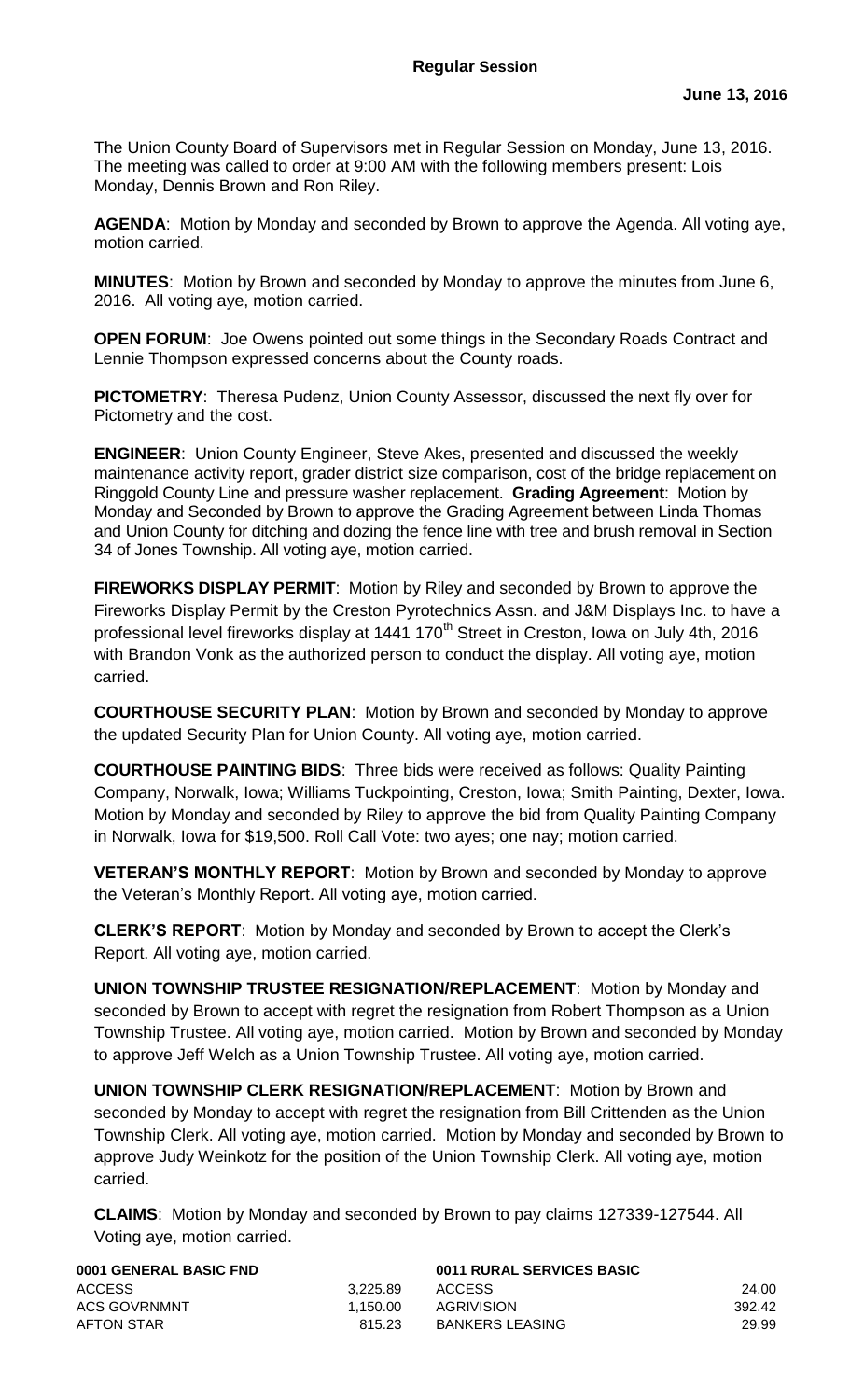| <b>AKIN</b>                          | 3,979.94   | <b>COX</b>                           | 500.00     |
|--------------------------------------|------------|--------------------------------------|------------|
| <b>ALLIANT</b>                       | 2,393.65   | <b>GRMC</b>                          | 26,638.01  |
| <b>BLAZEK</b>                        | 25.00      | <b>HEARTLAND TIRE</b>                | 180.98     |
| <b>BM SALES</b>                      | 1,393.50   | <b>HUSBAND</b>                       | 216.99     |
| <b>BSM ENTERPRISES</b>               | 883.20     | <b>KSIB</b>                          | 1,000.00   |
|                                      |            |                                      |            |
| <b>BUCKINGHAM</b>                    | 400.00     | <b>NAPA</b>                          | 98.55      |
| <b>CARD SERVICES</b>                 | 2,057.49   | <b>0011 RURL SERVICES BASIC TTL:</b> | 29,080.94  |
| <b>CARLTON</b>                       | 72.00      |                                      |            |
| CENTRAL IA DETENTION                 | 5,647.41   | 0020 SECONDARY ROAD FND              |            |
| <b>CENTURY LINK</b>                  | 38.31      | <b>ACCESS</b>                        | 120.00     |
| <b>CHARITON MUNICIPAL</b>            | 81.15      | <b>AKIN</b>                          | 135.85     |
| <b>CITY OF LEON</b>                  | 260.05     | <b>ALLIANT</b>                       | 502.18     |
|                                      |            |                                      |            |
| <b>COVINGTON</b>                     | 2,000.00   | ARNOLD MOTOR                         | 80.46      |
| <b>CRESTON FARM &amp; HOME</b>       | 283.39     | <b>AUDIOLOGICAL SERVICES</b>         | 42.00      |
| <b>CRESTON MUNICIPAL UTILITIES</b>   | 218.58     | <b>BANKERS LEASING</b>               | 119.60     |
| <b>CRESTON PUBLISHING</b>            | 828.83     | <b>BAUER BUILT</b>                   | 460.55     |
| <b>CULLIGAN</b>                      | 76.60      | <b>CALHOUN-BURNS &amp; ASSOC</b>     | 5,127.50   |
| <b>DEEMER</b>                        | 300.00     | CENTRAL PLAINS ELECTRIC              | 3.25       |
| DES MOINES PEDIATRIC DENTAL          | 228.28     | <b>CITY OF AFTON</b>                 | 44.41      |
| <b>DES MOINES STAMP</b>              |            | <b>CRESTON FARM &amp; HOME</b>       |            |
|                                      | 71.00      |                                      | 325.63     |
| <b>DISTRICT IV SEC</b>               | 10.00      | <b>ECHO GROUP</b>                    | 78.30      |
| <b>DISTRICT IV TREAS</b>             | 25.00      | <b>FASTENAL</b>                      | 59.28      |
| <b>ECHO GROUP</b>                    | 1,206.26   | <b>FRANKS SERVICE</b>                | 739.88     |
| F&M BODY                             | 400.00     | <b>G&amp;K SERVICES</b>              | 40.40      |
| <b>FAREWAY</b>                       | 377.76     | <b>GOOB'S REPAIR</b>                 | 1,020.50   |
| <b>FARMERS COOP</b>                  | 898.08     | HI CREST                             | 657.00     |
| <b>FARMERS ELECTRIC COOP</b>         | 1,308.65   | <b>INNOVATIVE INDUSTRIES</b>         | 262.00     |
|                                      |            |                                      |            |
| <b>FERRELLGAS</b>                    | 109.31     | <b>LAWSON PRODUCTS</b>               | 369.99     |
| <b>FUNSHINE LEARNING</b>             | 798.00     | <b>MID-STATES SURVEYING</b>          | 2,900.00   |
| <b>GRAND HAVEN</b>                   | 385.00     | MIDWEST WHEEL                        | 411.84     |
| <b>GREEN VALLEY PEST</b>             | 56.00      | <b>NAPA</b>                          | 5,228.03   |
| <b>HAWKS</b>                         | 36.00      | NORSOLV SYSTEMS                      | 149.95     |
| <b>HEARTLAND TIRE</b>                | 288.95     | <b>OFFICE MACHINES</b>               | 117.96     |
| <b>HELTON HOMES</b>                  | 975.00     | <b>O'HALLORAN</b>                    | 2,221.34   |
|                                      |            |                                      |            |
| <b>HYDRO KLEAN</b>                   | 1,744.00   | <b>PICTOMETRY</b>                    | 4,111.88   |
| IA STATE CO TREAS ASSOC              | 300.00     | RINGGOLD CO ENGINEER                 | 19,782.38  |
| <b>JIM'S TRUCK &amp; SANITATION</b>  | 355.00     | ROKMOUNT RESEARCH & ALLOYS           | 904.90     |
| <b>KENYON</b>                        | 89.99      | <b>SCHILDBERG</b>                    | 68,015.85  |
| <b>KRANTZ PLUMBING &amp; HEATING</b> | 1,483.72   | <b>SERVICE TECHS</b>                 | 81.90      |
| <b>LAMONI MUNICIPAL UTILITIES</b>    | 302.52     | <b>US BANK</b>                       | 41,886.50  |
| <b>LARPENTER</b>                     | 84.00      | <b>US CELLULAR</b>                   | 69.01      |
| <b>LYNAM LAWN CARE</b>               |            | <b>ZIEGLER</b>                       |            |
|                                      | 5,108.80   |                                      | 1,413.67   |
| M & M SALES COMPANY                  | 13.72      | 0020 SECONDARY ROAD FND TTL:         | 157,483.99 |
| MC/ISSB                              | 1,249.13   |                                      |            |
| <b>MAYHEW</b>                        | 31.50      | <b>4000 EMRGNCY MANAGEMNT FND</b>    |            |
| <b>MEDIACOM</b>                      | 919.62     | <b>DUCKWORTH</b>                     | 111.82     |
| <b>MEDICAP</b>                       | 31.80      | <b>IA EMA</b>                        | 185.00     |
| OFFICE DEPOT                         | 174.95     | <b>MEDIACOM</b>                      | 136.21     |
|                                      |            | VISA/ISSB                            |            |
| <b>OFFICE MACHINES</b>               | 356.78     |                                      | 420.59     |
| <b>O'REILLY</b>                      | 83.96      | <b>4000 EMRGNCY MNGMNT FND TTL:</b>  | 853.62     |
| PAKOR, INC                           | 218.15     |                                      |            |
| PEARSON FAMILY FUNERAL               | 160.00     | <b>4003 EMPOWERMENT</b>              |            |
| <b>PICTOMETRY</b>                    | 4,111.88   | <b>ADAMS</b>                         | 800.00     |
| <b>PJGREUFE &amp; ASSOC</b>          | 1,500.00   | <b>BIRCHARD</b>                      | 800.00     |
| POKORNY BP                           | 507.25     | <b>CREATIVE BEGINNINGS</b>           | 140.00     |
| RINGGOLD CO CHILD CARE               | 1,000.00   | DIAGONAL COMM SCHOOL                 | 945.00     |
|                                      |            |                                      |            |
| RINGGOLD CO SHERIFF                  | 9,800.00   | DISCOVERY KIDS PRESCHOOL             | 3,370.07   |
| <b>SERVICE TECHS</b>                 | 82.62      | EAST UNION COMM SCHOOLS              | 2,790.00   |
| <b>SIDDENS</b>                       | 25.00      | <b>HEARTS AND HUGS DAYCARE</b>       | 4,560.00   |
| <b>SICOG</b>                         | 581,113.00 | I THINK I CAN CHILD CARE             | 76.31      |
| <b>SIRWA</b>                         | 834.51     | JOYFUL SPARKS PRESCHOOL              | 3,048.00   |
| <b>STALKER'S</b>                     | 454.00     | <b>LOPEZ</b>                         | 800.00     |
| <b>STOREY KENWORTHY</b>              | 260.02     | MATURA ACTION CORP                   | 1,100.81   |
| <b>SUPREME CLEANERS</b>              | 76.50      | <b>MATURA HEADSTART</b>              | 4,218.26   |
|                                      |            |                                      |            |
| SURECRAFT PLASTICS                   | 427.75     | <b>PARSONS</b>                       | 800.00     |
| <b>THATCHER</b>                      | 144.00     | PRECIOUS PEOPLE PRESCHOOL            | 2,800.00   |
| THE TONER PLACE                      | 101.00     | RINGGOLD CO CHILD CARE               | 1,635.75   |
| <b>VILLAGE EARLY CHILDHOOD</b>       | 1,000.00   | RINGGOLD CO PUBLIC HEALTH            | 2,224.79   |
| <b>TRIGGS</b>                        | 475.00     | <b>SICKELS</b>                       | 4,059.87   |
| <b>TRUE VALUE</b>                    | 330.90     | SOUTHERN IA TROLLEY                  | 63.00      |
| UNION CO ENGINEER                    | 1,089.29   | <b>SWCC</b>                          |            |
|                                      |            |                                      | 10,779.17  |
| <b>US CELLULAR</b>                   | 235.87     | <b>TAYLOR CO AG EXT</b>              | 5,589.90   |
| US POST OFFICE                       | 282.00     | <b>TAYLOR CO PUBLIC HEALTH</b>       | 169.09     |
| VISA/ISSB                            | 30.60      | TINKER TOTS PRESCHOOL                | 150.00     |